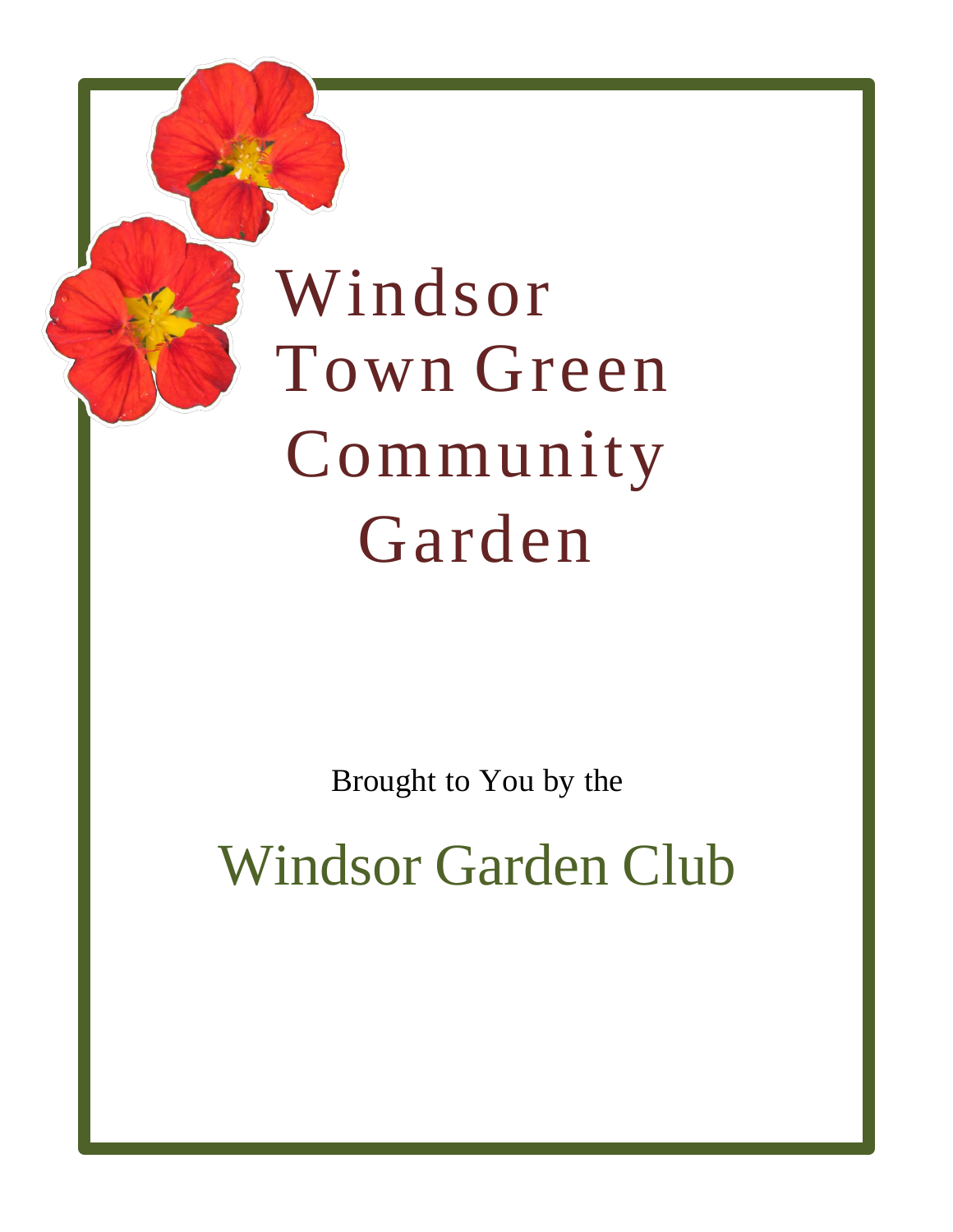## Contents:

## 1. Garden Application

You can seek financial assistance for your garden space fees, or apply for nonprofit status using this form.

### 2. Rules and Procedures

Please read all of the garden rules and procedures, print and sign the last page, acknowledging that you have read them and have agreed to follow them.

### 3. Town of Windsor Waiver of Liability

Your signature on this document is required by the Town of Windsor, owner of the Community Garden property.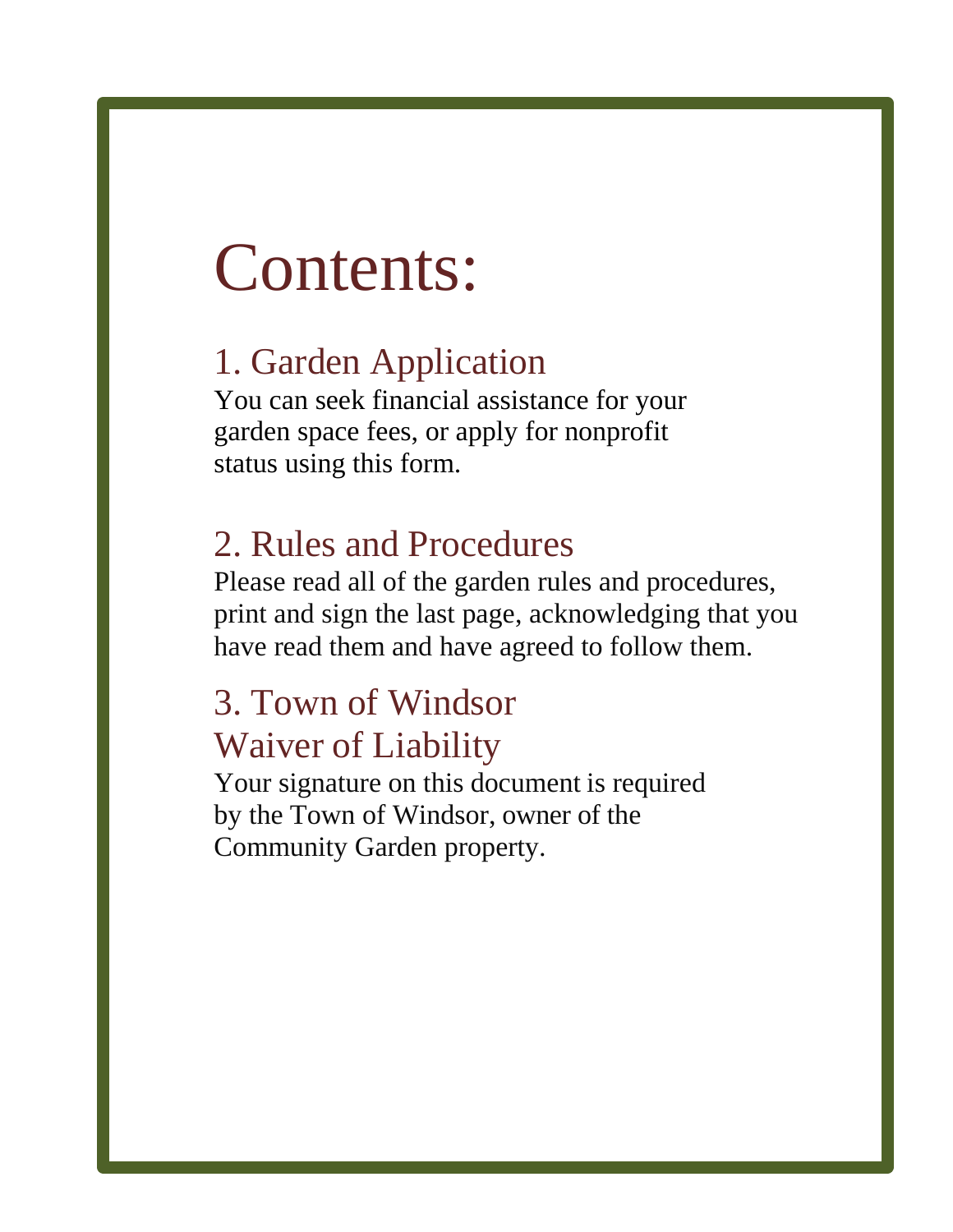#### **PRINT AND FILL OUT THIS PAGE AND INCLUDE IN APPLICATION PACKET**



#### **Windsor Town Green Community Garden 1-Year Garden Bed Application**

Please print the form below, fill it out, and mail it in along with your check in order to rent a bed in the Windsor Town Green Community Garden. WGC processes garden bed requests and renewals in December and January and assigns beds in early spring each year. We try to give existing gardeners ample time to renew before reassigning their plots to another party. You must mail us a completed form and check (made out to Windsor Garden Club) before receiving your garden space assignment. If all the beds are taken your check will be mailed back to you. Enjoy your garden time!

| City (must be within Windsor Town Limits): Windsor, CA, ZIP: ____________________ |  |  |
|-----------------------------------------------------------------------------------|--|--|
|                                                                                   |  |  |
| Garden Bed Size Requested:                                                        |  |  |
| $-4'$ x 4' bed = \$40                                                             |  |  |
| $-4' \times 8'$ bed= \$80                                                         |  |  |
| $\frac{1}{2}$ 4' x 12' bed, non-profit group = \$50                               |  |  |
| 18" by 8' ADA accessible raised bed \$50                                          |  |  |
| $2' \times 8'$ , post to post Fence Plot = \$20                                   |  |  |
| _____ Sponsored/discounted bed                                                    |  |  |
| Mail to: Windsor Garden Club, P.O. Box 892, Windsor, CA 95492                     |  |  |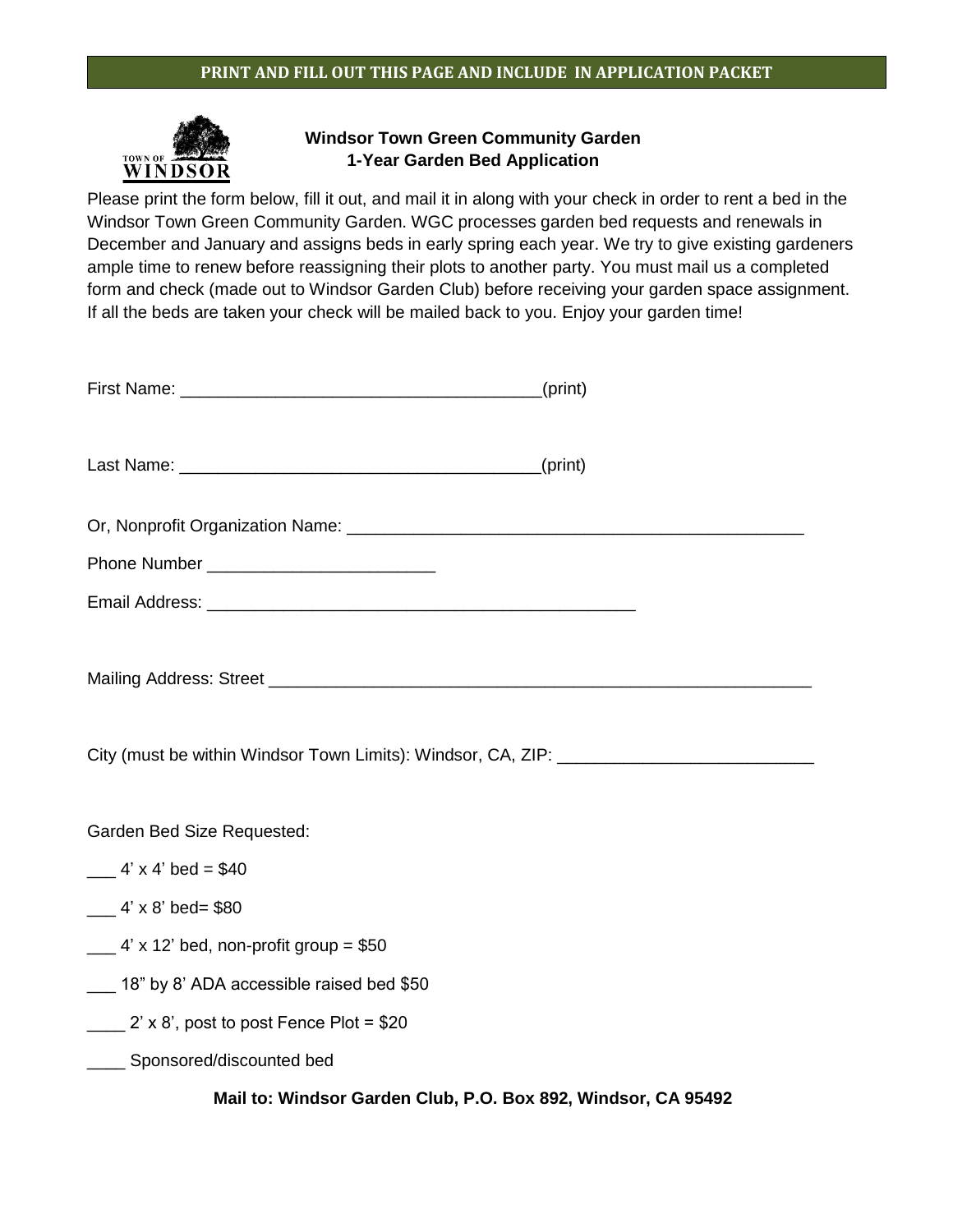#### **RULES AND PROCEDURES**

The Town Green Community Garden is designed for gardening activities for the residents of Windsor, CA. The garden will be operated and maintained organically, although it is not certified as such. Pursuant to the Town of Windsor, no use will be in conflict with Town of Windsor or California State ordinances.

If you have any question regarding these rules and procedures or about the garden in general, please call 707-931-GROW *(707-931-4769)* or email the Windsor Garden Club's Community Garden Committee at [officers@windsorgardenclub.org.](mailto:cg@windsorgardenclub.org?subject=Community%20Garden)

#### **APPLICATION AND FEE PAYMENT:**

1. For individuals or organizations wanting to lease a garden plot, download the **Plot lease** [applications](https://docs.google.com/a/windsorgardenclub.org/viewer?a=v&pid=sites&srcid=d2luZHNvcmdhcmRlbmNsdWIub3JnfHdpbmRzb3ItZ2FyZGVuLWNsdWJ8Z3g6YjY1NGQ2YjZlMGU0MzIz) from the Windsor Garden Club website at [www.windsorgardenclub.org.](http://www.windsorgardenclub.org/)

2. Availability of garden plots will be on a first come/first serve basis. In the event all garden plots are in use, the Windsor Garden Club's Town Green Community Garden Committee will maintain a waiting list, and contact applicants about returning the submitted fees.

3. Garden plots are leased annually for a fee based on the size of the plot.

 $4'x8' = $80$  $4'x4' = $40$  $18"x8'$  ADA accessible bed = \$50  $4'x12"$  non-profit organization bed = \$50 2'X8' fence panel bed=\$20

4. Participants must be Town of Windsor residents and at least 18 years or older to be eligible for a plot. Participants under 18 years of age must obtain a plot through a parent or legal guardian.

5. Participants may not sublease their garden plot. If you judge yourself to be too busy in the coming year to renew your garden rental, but wish to 'keep a foot in the door' for the following year, please do not renew. Instead, put your name on the Waiting list for the coming year.

6. Once a participant has been contacted regarding an available garden plot, the applicant has one week to confirm acceptance. The participant must pay the annual fee based on the size of the plot to be leased. The Windsor Garden Club prefers credit card payments; cash or checks are accepted, however. Garden plots are considered leased only after payment of the fee has been received and the rental application and waiver of liability have been signed and completed.

7. In the event plots are available and there are no remaining applicants on the waiting list, current plot renters may be offered additional plots, or these plots may be planted for gleaning for the Windsor Service Alliance.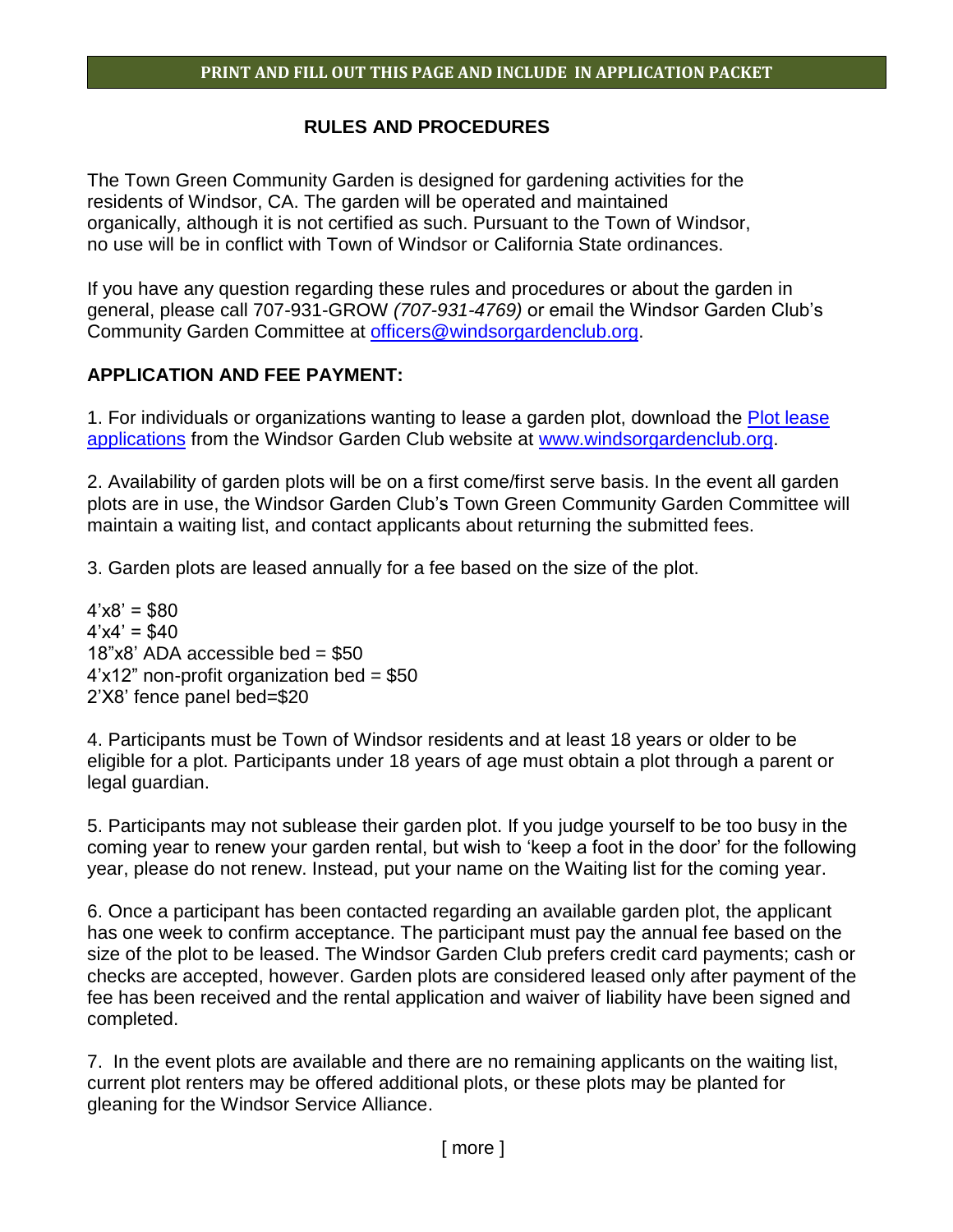8. Fees are paid annually after January 15<sup>th</sup>, and before March 1st of each year. Payment must be received no later than March 1st of each year. Failure to pay the annual fee will result in the garden plot being leased to another participant.

9. The term "year" is defined as January 1 through December 31. Plot terms are not prorated.

10. Mail your check (made out to the Windsor Garden Club) or cash to:

#### **Town Green Garden Fees PO Box 892 Windsor CA 95492**

#### **RAISED BED GUIDELINES**

1. Although there is a lot of voluntary sharing in the garden, the renter is responsible for all labor, seeds, plants, fertilizer and equipment needed to tend the plot.

2. Participants may garden at their own convenience during daylight hours only. No gardening shall be conducted during nighttime hours (after sunset). Participants may garden any day of the week, seven days of the week, unless otherwise noticed by the Windsor Garden Club.

3. No planting of trees is allowed.

4. No planting of invasive plants that spread aggressively (example: Mint) and NO MORNING GLORY. Morning Glory plants bind our mulching machine.

5. Planting in respective garden plots are to be maintained so that mature vegetation does not overlap the wooden edge of the plot and obstruct pathways. Plants may be trimmed by volunteers to keep pathways safe and clear for other gardeners.

6. Participants may not attach any structures to the planting boxes with screws, nails, glue, tape, etc. We want the wood to last as long as possible. Take care to locate irrigation lines before driving any stakes into the soil.

7. Tall plants, stakes and trellises may not exceed 6 feet in height from the top of the uppermost board in the rental plot in order to allow for adequate sunshine in neighboring beds.

8. No power or gas operated equipment is allowed unless otherwise approved by the Town Green Community Garden Committee for maintenance activities.

9. There should be no flowering weeds, crabgrass, or rotting, infested or diseased vegetation in your bed. Tending weekly is recommended to maintain your bed. Renters will be notified of any problems that could negatively impact neighboring plots.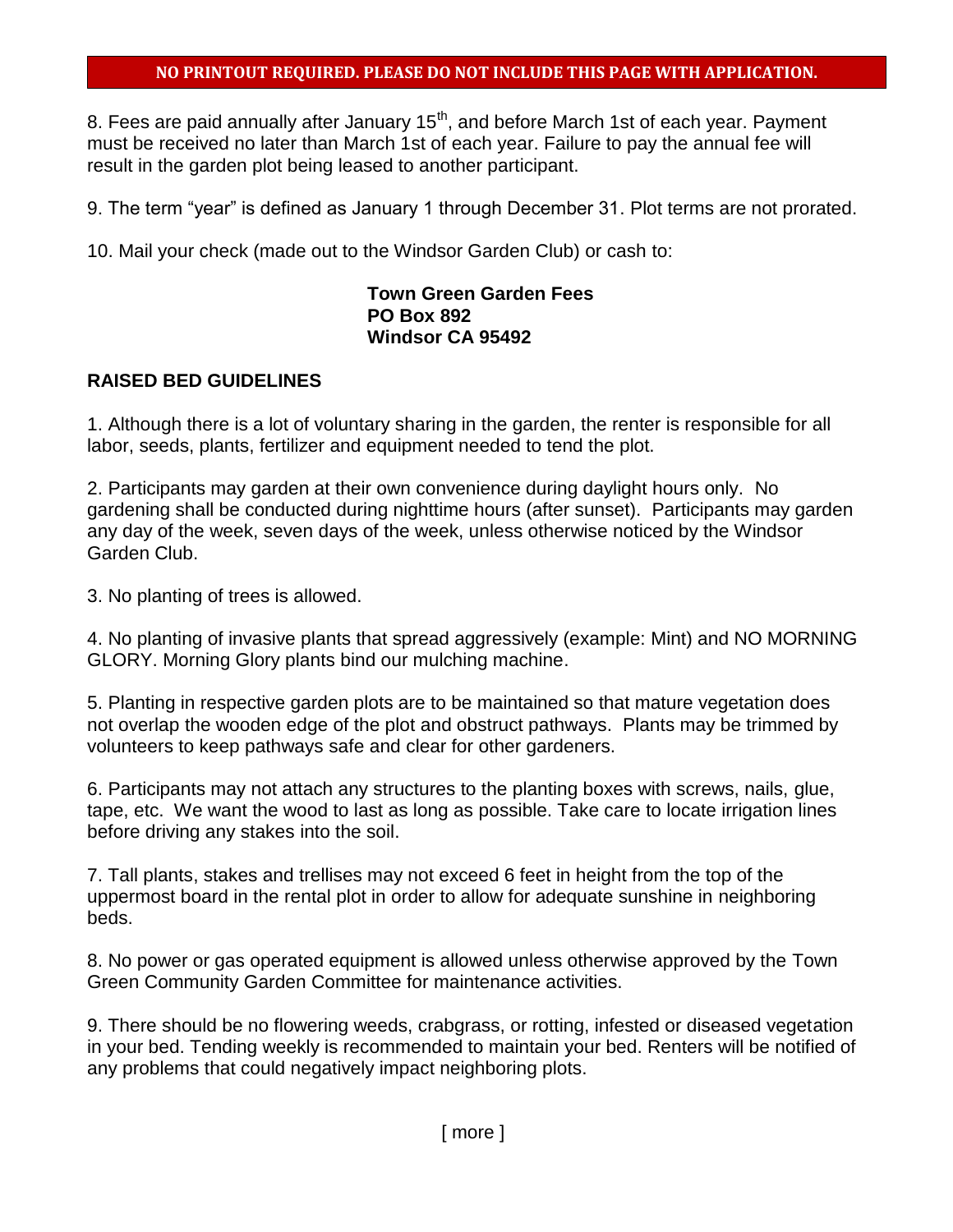10. Each December, gardeners must add two inches of straw mulch to cover all bare soil in their plot. This protects the structure of the soil from rainfall damage, and helps retain moisture needed by underground soil life during warm weather. The Community Garden purchases straw for gardeners to use for this purpose. Anyone with questions about straw mulching should contact Community Garden leaders.

11. The Windsor Garden Club reserves the right to full access to all garden plots at any time in order to ensure that all rules, regulations and laws are being observed, and if necessary may terminate an activity for the safety and welfare of the community garden property.

#### **FENCE PANEL GUIDELINES**

1. Fence panel plots are in ground and run approximately 8 feet between the fence posts on the inside of the garden's perimeter and measure no more than 2 feet from the wire fence into the pathway. Any edging or border to hold the soil must be no higher than 6 inches.

2. Fence panel plots are available on a first-come, first-serve basis. The renewal schedule is the same as the raised planting boxes and the price is \$20 per year.

3. Only one fence panel section per gardening household is allowed, unless an exception is granted by the Town Green Community Garden Committee.

4. Irrigation lines and wiring beneath the ground on the parking lot side of the garden prohibit the driving of stakes or supports more than 10 inches into the ground on those fence panel plots. While the soil can be amended and built up to the 6-inch height, you must locate the brown irrigation tubing before doing any digging in the plot. Also, do not dig any deeper than 10 inches into the ground on this side of the garden.

5. Only lightweight crops such as beans, small cucumbers, snow peas, or snap peas can be trained up the fence. Pumpkins, melons, winter squash, tomatoes or other heavy crops must have independent support to preserve the integrity of the fence.

6. Plants that spill into a neighboring fence panel will be trimmed back to the fence post dividing the panels. Please allow for the mature size of the plant when you plan your garden.

7. All rules for raised bed plots apply to fence plot panels as well. No trees are allowed.

#### **WATER, HOSES AND IRRIGATION**

1. The Town of Windsor furnishes municipal water for the garden plots, billed to the Windsor Garden Club on a monthly basis.

2. Each plot will be provided a connection to the irrigation, including a shut-off valve. The point of connection at each plot is designed for drip irrigation only, and the Town Green Community Garden Committee (TGCG) will provide participants with information about the pre-set irrigation schedule.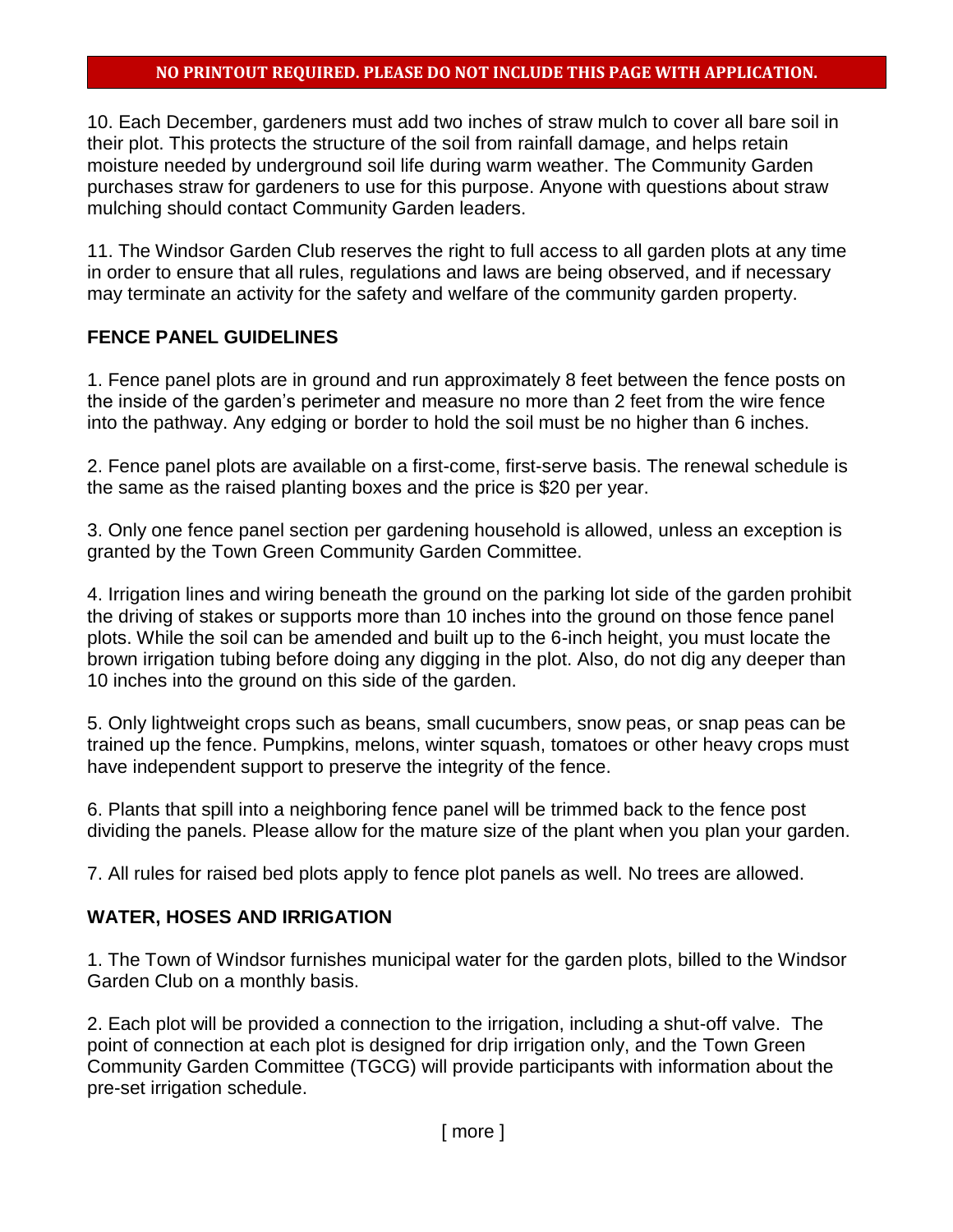3. The irrigation system will be automated on a solar-powered scheduled irrigation timer. The timer's schedule will be based on the minimum requirements of the garden as a whole. It is the responsibility of participants to supplement this irrigated water with appropriate hand watering, especially when new seeds or transplants have been installed during hot weather.

No modification can be made to the irrigation system provided, as it will affect the functioning of the system as a whole by changing pressure in the line.

4. Hose bibs throughout the garden are available to participants for supplemental watering. Participants are encouraged to use watering cans instead of hoses to conserve water.

5. When hoses are used, participants shall take care to prevent hoses from damaging neighboring gardeners' plants.

6. After use, hoses shall be reeled up, the faucets firmly turned off at the spigot, and the hose drained, to save water and prevent tripping as well as damage to the nozzles and hoses. Hose nozzles will be removed from hoses during periods of freezing temperature, to prevent damage and the ensuing replacement costs.

7. Participants are not allowed to supplement watering by adding timers to communal hose bibs, as all participants share these points of access.

8. Participants are encouraged to use all methods of water conservation, such as mulching, and to report leaks or problems with water use to the Windsor Garden Club immediately.

9. Participants must not water garden plots not assigned to them unless expressly approved by a plot renter in need of assistance.

10. No participants are permitted to relocate, alter, or tap into the water supply without written permission from the Windsor Garden Club.

11. After using the wash station (sink), any water left in the drain bucket underneath must be emptied onto an apple tree base, unless a drain hose is in place.

#### **COMPOST MANAGEMENT**

1. Cuttings from your garden must be taken to the designated section of the community garden for composting. Do not dump or pile cuttings in any other area of the garden.

2. Place weeds and vining plants and diseased plant material in the green waste bins designated/signed for use by Community Garden leaders.

3. Donations of bagged brown material, such as tree leaves, are welcome and can be stored at the end of the bin closest to the shed.

[ more ]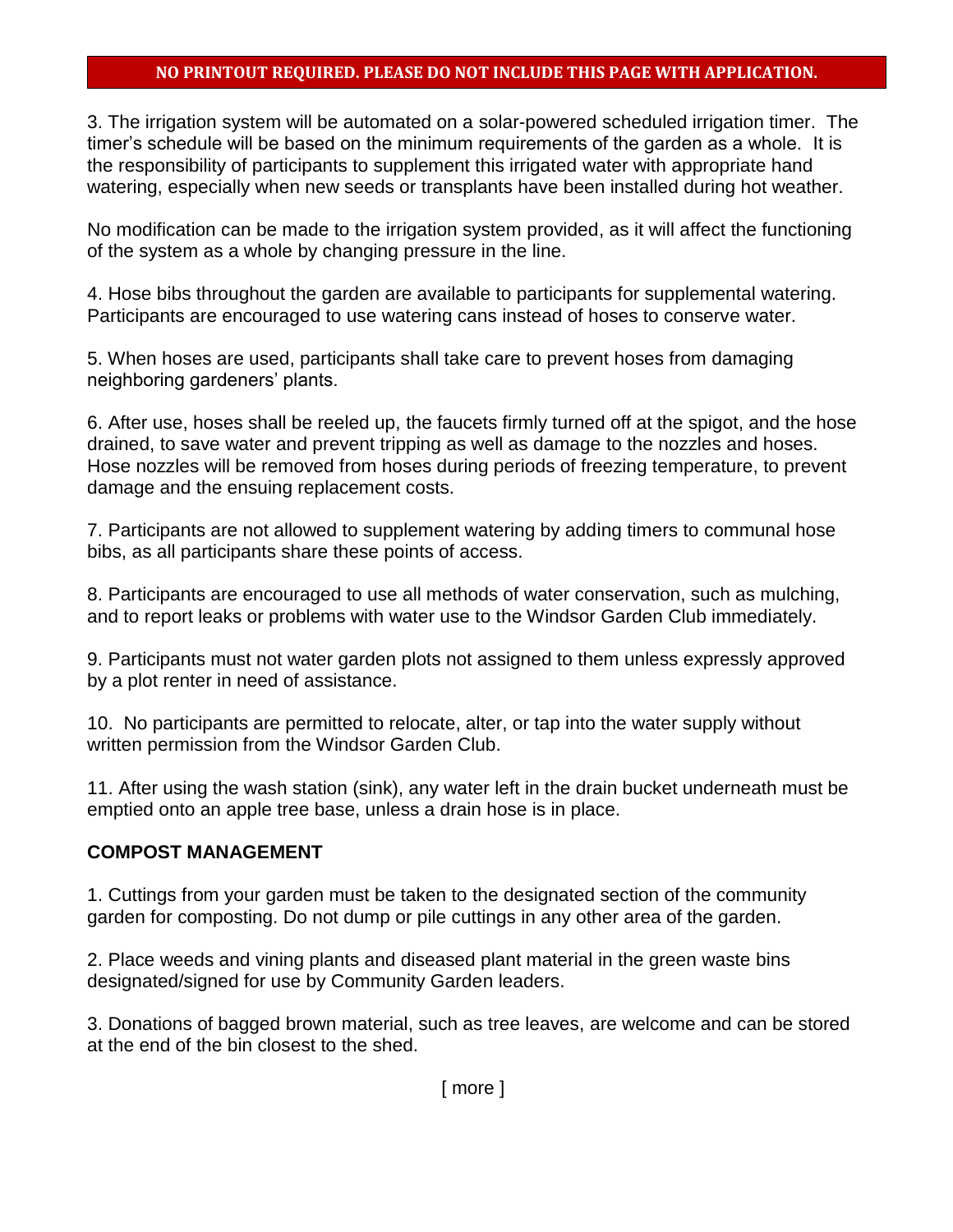4. Plant labels, plant containers, manures, oil, and dairy products go in the black garbage can. They cannot be composted. Also, place Bermuda grass, crab grass, or diseased or infested plant material into the green 'Garden Waste' recycling can. They should not be composted.

5. Bins marked "DO NOT ADD" are cooking and their temperature is closely monitored. It is important they not be disturbed. Contact a garden leader if you wish to work more actively in the compost area and learn about this amazing activity of accelerated decomposition.

#### **COMMON SPACES**

1. Fruit from the berry patch and fruit trees are for garden snacking only and not for harvesting in large quantities for personal/home use.

2. Herbs from the insectary border, common fence panels, and asparagus from the asparagus patch are to be harvested in modest portions for home use. Be sure to leave plenty for your fellow community gardeners.

3. Sweet Peas, daisies, zinnias, cosmos, nasturtium, coreopsis, roses and marigolds growing in the insectary border may be picked judiciously for small bouquets. These flowers produce more flowers when picked but we do want to leave many for the enjoyment of the public and the beneficial insects. Iris and sunflowers & tulips should be left for everyone to enjoy.

4. The kiosk on the east side of the garden is a source of information on planting suggestions, birds, pest solutions and coming events.

5. Gardeners are encouraged to dine and visit at the picnic tables and benches. This is your social area!

6. There is a gleaning program in the garden to benefit low-income families in need of healthy food. If you would like to donate some of your harvest to the **Windsor Service Alliance**, (WSA) please place one of the "WSA Please" stakes in your bed for a Friday morning weekly harvest. You can leave specific information on these cards if needed.

Your garden will be harvested by Windsor High School students from the Bridges program and taken to the food pantry for distribution, all under the supervision of garden leaders. You can find the "WSA YES" signs next to the kiosk. If you wish to donate just some of your produce through the week, please place the produce into the bins marked "WSA" located in the social area.

To become a WSA volunteer or find out more about their gleaning programs visit their website at [www.wsapantry.com.](http://www.wsapantry.com/)

7. The nursery area adjacent to the picnic tables and shed and the greenhouse area are managed by the Windsor Garden Club as part of the Windsor Garden Club Plant Sale. Plant starts in this area are not available to gardeners.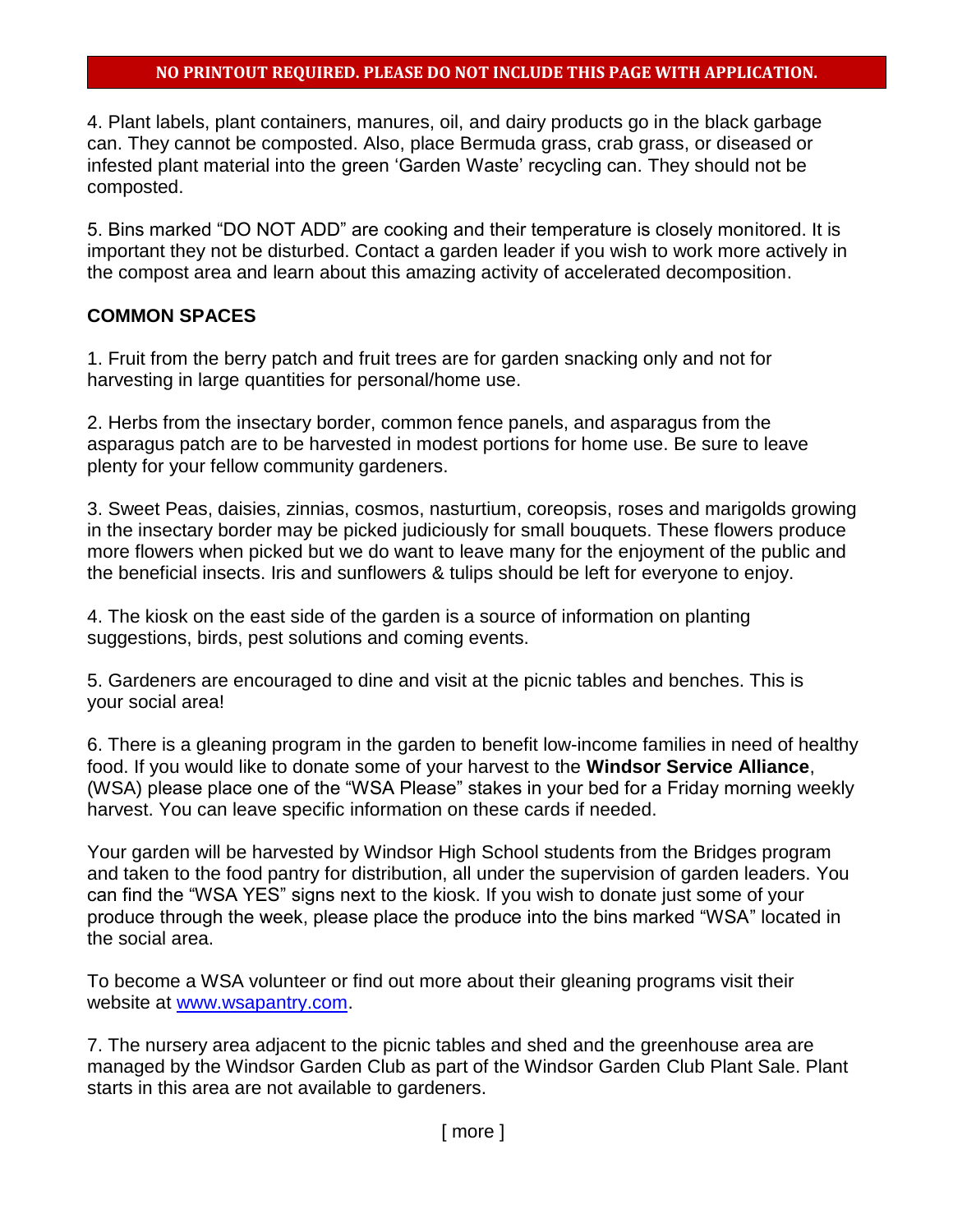Only plants to the east of the compost bins are available to gardeners. Those for sale will be marked with a price tag or sign and community gardeners should put a donation into the Birdhouse Box if wishing to purchase one. Proceeds support the community garden. If you wish to make donations to the nursery, contact a committee member at 707-931-GROW *(707-931-4769).*

8. Restrooms are not provided in the community garden. Urinating or defecating in the garden is not allowed. **Public restrooms are available by the Police/Sheriff's parking lot at the Huerta Gym** located near the Town Green Community Garden.

9. Trash bins are available for garden waste ONLY. Black bin = trash, green bin = plant materials, blue bin = recycle materials (paper & aluminum). Please do not bring green waste, trash or recycle materials from your home or other places into the garden for disposal. When full, trash bins should be placed next to the Windsor Police/Sheriff's Office, by the red curb.

Full trash bins should be placed along the red curb on the south side of the Huerta Gymnasium building, next to the Town Green Lawn area. Remember to return the same type of empty bin back to the Garden.

10. Pets or other animals are not to be brought into the garden area. Trained service animals are permitted for those with disabilities. Dogs can be leashed next to the bench by the parking lot gate.

11. The behavior of family or friends is the participant's responsibility. All garden policies and rules apply to the guests. Guests may not be left alone in the garden.

12 **Children in the Garden:** Windsor Community Garden is a family garden. We want to encourage all family members to enjoy the garden. **Children should be supervised at all times**.They should not take plant material, decorative garden items and food from gardens other than their own. They may eat produce grown in the garden's shared spaces: apples, pear, berries, herbs, etc. Not all plant material in the garden is edible, so any food eaten at the garden should be supervised by parents/guardians. Plant identification can sometimes be difficult/ confusing and eating some plants can be harmful. (Sweet pea pods, for instance, can look like regular pea pods, but are toxic if eaten.)

There are books, puzzles, and colored pencils and crayons in the mini-library for children to use while in the garden. There are child-sized tools in the small shed. If you'd like your children to be involved in a special project in the garden (cleaning/filling birdbaths, bird identification, starting seeds, etc.), please let us know. The garden can be an outdoor classroom. Nature is educational! Enjoy the garden with your family members, especially your children!

13. When leaving the garden check to see if you are the only gardener present. If so, please lock all of the gates, changing the lock combination from the entry code.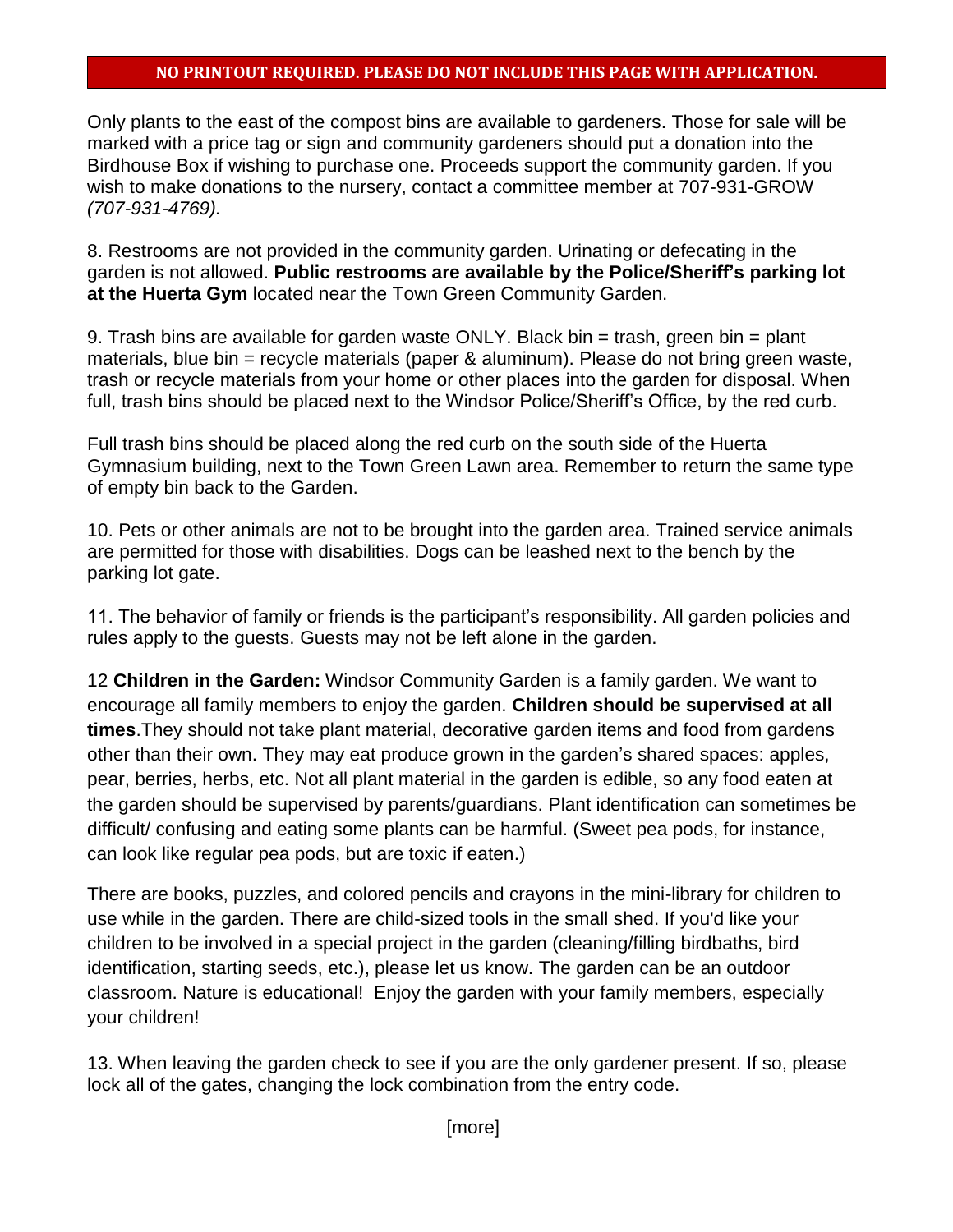14. Garden Sheds: If you see garden shed doors open, please close them. The shed doors are heavy and leaving them open increases wear and tear on the hinges.

15. Small Garden Shed: inside are tools, gardening tip sheets, a first aid kit, tools and materials for your use while in the garden. If you use the tools, please clean them and return them to their original place in the shed.

16. Do not store your personal gardening materials, tools or other personal items in the sheds.

17. Garden vandalism and/or theft will not be tolerated. Simply put, taking plants, produce or other items from another person's plot or taking equipment or Town Green Community Garden plants or property from common areas is not allowed. Either incident will be cause for immediate termination of plot lease, with no money refunded, and law enforcement officials will be contacted.

18. If you notice the area outside of the fence surrounding the garden needs attention, please contact a member of the Town Green Community Garden Committee: Mary Mariani, [\(prn1052@aol.com\)](mailto:prn1052@aol.com), Kathy Matonak [\(kathy.matonak@gmail.com\)](mailto:kathy.matonak@gmail.com), Cindy Fenton [\(cfenton1957@gmail.com\)](mailto:cfenton1957@gmail.com), Angelita Llerena ([angllerena@hotmail.com\)](mailto:angllerena@hotmail.com) or Tom Gulya [\(tjgulya@gmail.com\)](mailto:tjgulya@gmail.com), for their direction/approval of any weeding or changes.

19. The Food Forest at the corner of Windsor Road & Joe Rodota Way is managed by one of our Co-Leaders, a Sonoma County Master Gardener, who directs all care efforts in this specialty area.

#### **VOLUNTEER HOUR REQUIREMENTS AND COMMUNITY WORK DAYS**

1. We welcome volunteers! If you wish to work in one of the common areas or volunteer as a committee member please let us know. Call us at (707-931-4769) or email [officers@windsorgardenclub.org.](mailto:cg@windsorgardenclub.org) If you are not in communication with a Community Garden committee member, please do not work in the common areas. What you do there may not fit with existing plans for those areas.

2. Plot renters are required to volunteer to help maintain the common areas of the garden for a total of 6 hours each year. The garden hosts volunteer work mornings on the second Saturday of each month, (or another pre-scheduled Work-Day) to facilitate project completion, common area maintenance, community building and garden education. This is a good time to complete your hours. This is also a time to meet with experienced gardeners to ask questions and get to know the community. If you are not available at this time, contact a garden leader to determine independent volunteer opportunities.

Gardeners should record their volunteer work hours in the notebook available in the garden kiosk. Hours will be totaled the first weekend in December.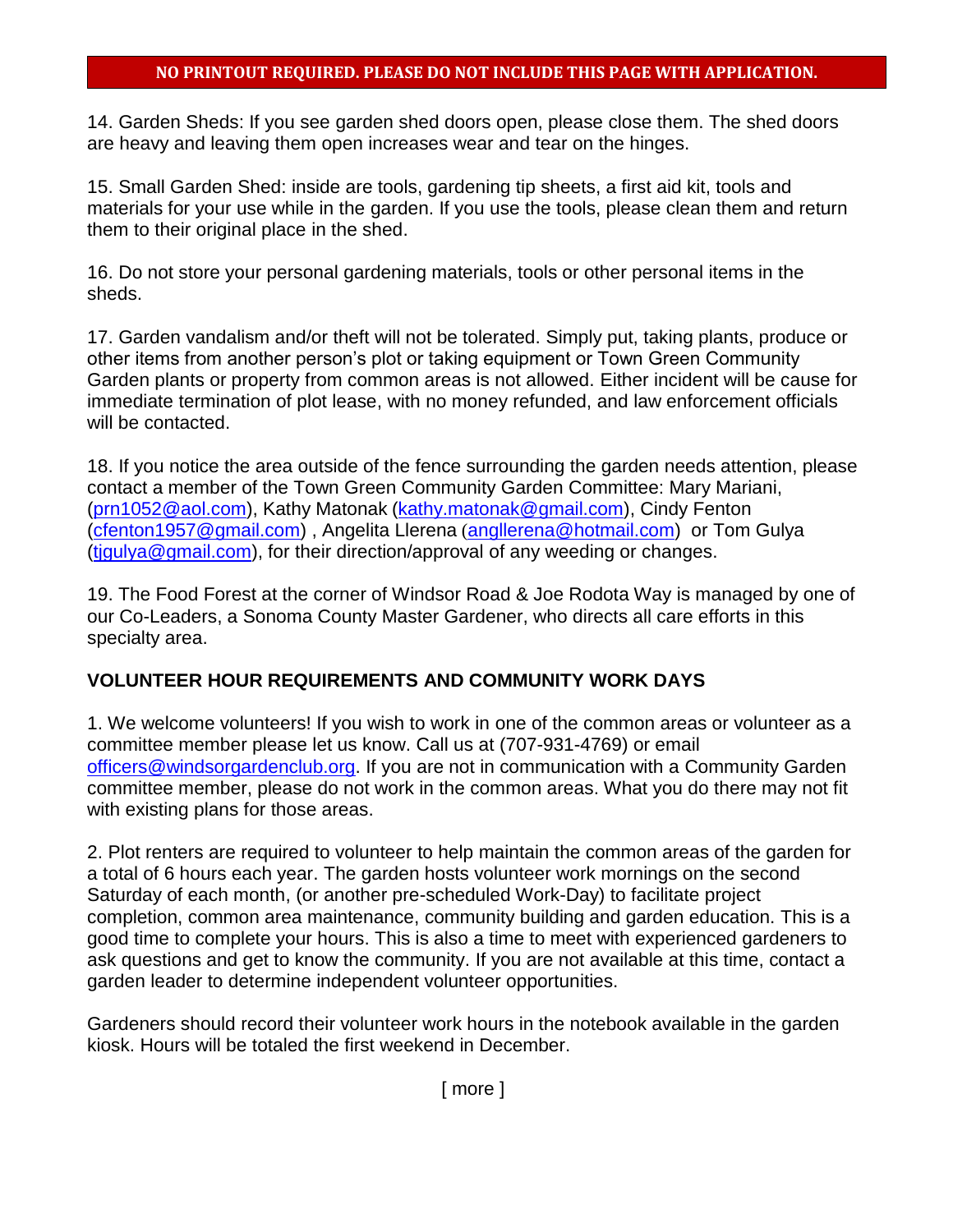Gardeners will be charged \$20/hr. for any unworked time (up to six required hours) remaining after the first weekend of December.

3. At the monthly workday the garden will be inspected for pests and disease. Significantly diseased or infested plants will be noted, the gardener contacted promptly, and a course of action will be decided upon through consultation between the gardener and a member of the TGCG committee. Quick action will make a productive, healthy garden and happy neighbors.

4. A Fall Clean-Up Day will be scheduled for December. At this time all summer crops need to be removed from all beds, shredded and processed into the compost bins. Notices will be posted on the gates and email notices will be sent two weeks prior to the Clean-Up Day.

5. Gardeners who do not want to have their summer plantings removed must opt out of Fall Clean-Up Day no later than 24 hours before it occurs and clean their own beds no later than December 1st.

#### **PESTICIDES/CHEMICALS/TRAPS**

1. The Town Green Community Garden is an organic garden. We recommended you visit the garden frequently to monitor your garden plot's plant health and detect problems early.

2. Homemade soap solutions, sticky traps, or removal of pests by hand are encouraged as first measures when dealing with pests in order to prevent damage to beneficial insects.

3. Commercial insecticides and herbicides must be OMRI certified.

4. Commercial fertilizers must be organic.

**5. Gophers, voles, rats or any other animals may not be poisoned.** Trapping within the garden's fence line may occur under the supervision of the Windsor Garden Club's Town Green Community Garden Committee. Please let us know of you have a vole or gopher problem by calling 931-4769 or speaking to a garden leader and we will help you set traps/manage the situation. Frequent visits to your garden, keeping an eye out for the appearance of any holes in your bed, will ensure that you catch the problem early. It is your responsibility to manage pests and diseases in your bed and you will not be allowed to switch beds as a solution to pest problems.

6. We promote Integrated Pest Management in our use of organic methods and managing of our Habitat Demonstration Garden between the Town of Windsor Administration Buildings and managing our Insectary Border.

#### **LIABILITY**

1. The Windsor Garden Club and the Town of Windsor assume no liability for any injury, damage, theft or loss of property belonging to garden users participants or their guests, before, during or after their usage.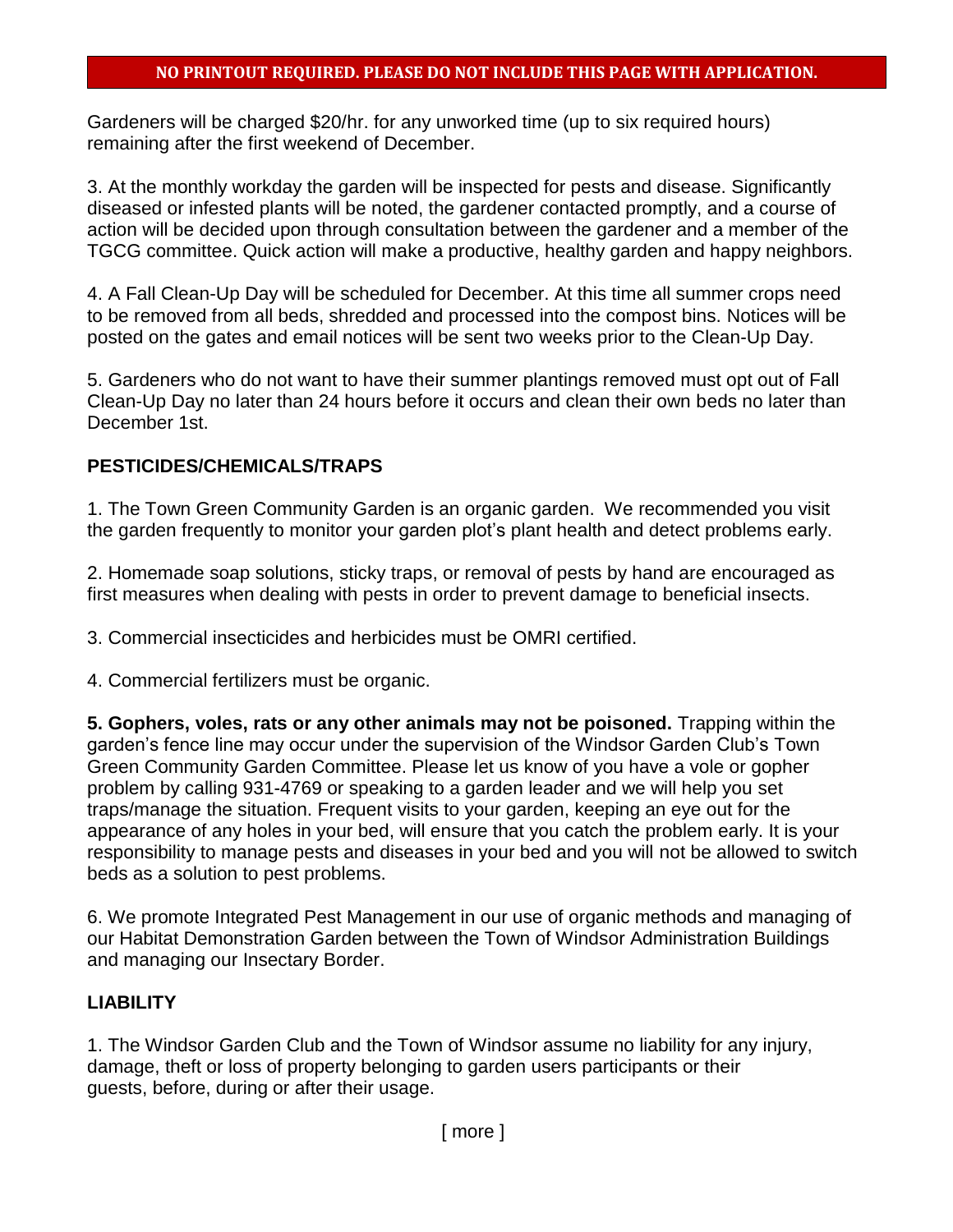2. Unsupervised children (under the age of 18) are not allowed in the garden area.

3. You will be required to sign a 'Waiver of Liability' form from the Town of Windsor. Submit this signed waiver (below) with your application, fee payment and this signed form.

#### **TERMINATION PROCEDURE**

In the event a participant has failed to follow the Town Green Community Garden Rules and Procedures, and/or has failed to complete or pay for the 6 hour annual volunteer requirement, or has committed actions against the general best interest of the community garden (as determined by garden managers), the rental agreement will be terminated. The process for terminating a rental agreement is as follows:

1. Participant is notified via face to face meeting, email or US mail regarding non-compliance with the garden rules and procedures, including engagement in behaviors, activities or communications harmful to the garden or gardeners, as determined by garden managers.

2. The participant has two weeks from the date the non-compliance meeting/notice to resolve/cease the identified issue(s).

3. Continued failure to fully resolve/cease identified issue(s) will result in a second and final notice of non-compliance. This will be mailed to the participant with information on the process of lease termination should non-compliance continue/reoccur.

4. The participant has two weeks from the mailing date of the second and final noncompliance notice to resolve/cease all identified issue(s).

5. Failure to resolve/cease identified issue(s) within this final period, and/or new/continued engagement in behaviors, activities, or communications harmful to the garden or gardeners as determined by garden managers will result in termination of the rental agreement. Participant will be mailed a letter of termination and the garden plot will be reassigned to another participant.

**6. Garden vandalism and/or theft will not be tolerated**. Either incident will be cause for immediate notification of termination of plot lease, and law enforcement officials will be contacted.

Simply put, taking plants, produce or other items from another person's plot or taking equipment or Town Green Community Garden plants or property from common areas is not allowed.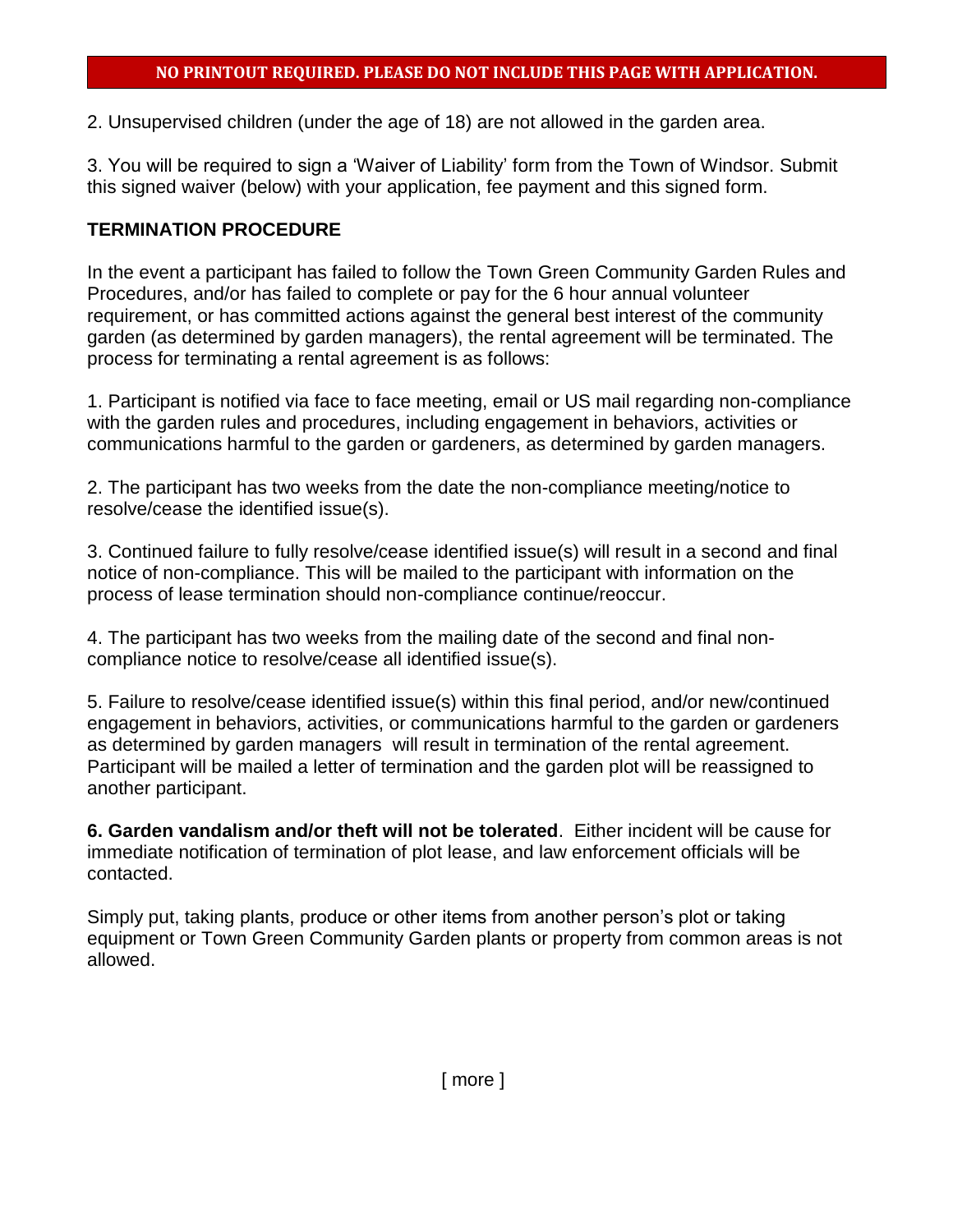#### **PRINT AND FILL OUT THIS PAGE AND INCLUDE IN APPLICATION PACKET**

I certify that I have read and understand the policies governing the Town Green Community Garden and agree to abide by and enforce these policies as described in the Participant Agreement, dated 2021-2022.

Participant signature and date:

X Date / / /

Thank you for your time and we look forward to gardening with you! Windsor Town Green Community Garden Committee of

> The Windsor Garden Club

[www.windsorgardenclub.org](http://www.windsorgardenclub.org/)

| organizations or groups. | Note: If you are signing on a behalf of an organization or group,<br>it is your responsibility to communicate these rules and<br>procedures with your group and provide the Town of Windsor<br>Waiver of Liability for participants. Please confirm that you have<br>read and understood this additional requirement for |
|--------------------------|--------------------------------------------------------------------------------------------------------------------------------------------------------------------------------------------------------------------------------------------------------------------------------------------------------------------------|
| <b>Initials</b>          | Date                                                                                                                                                                                                                                                                                                                     |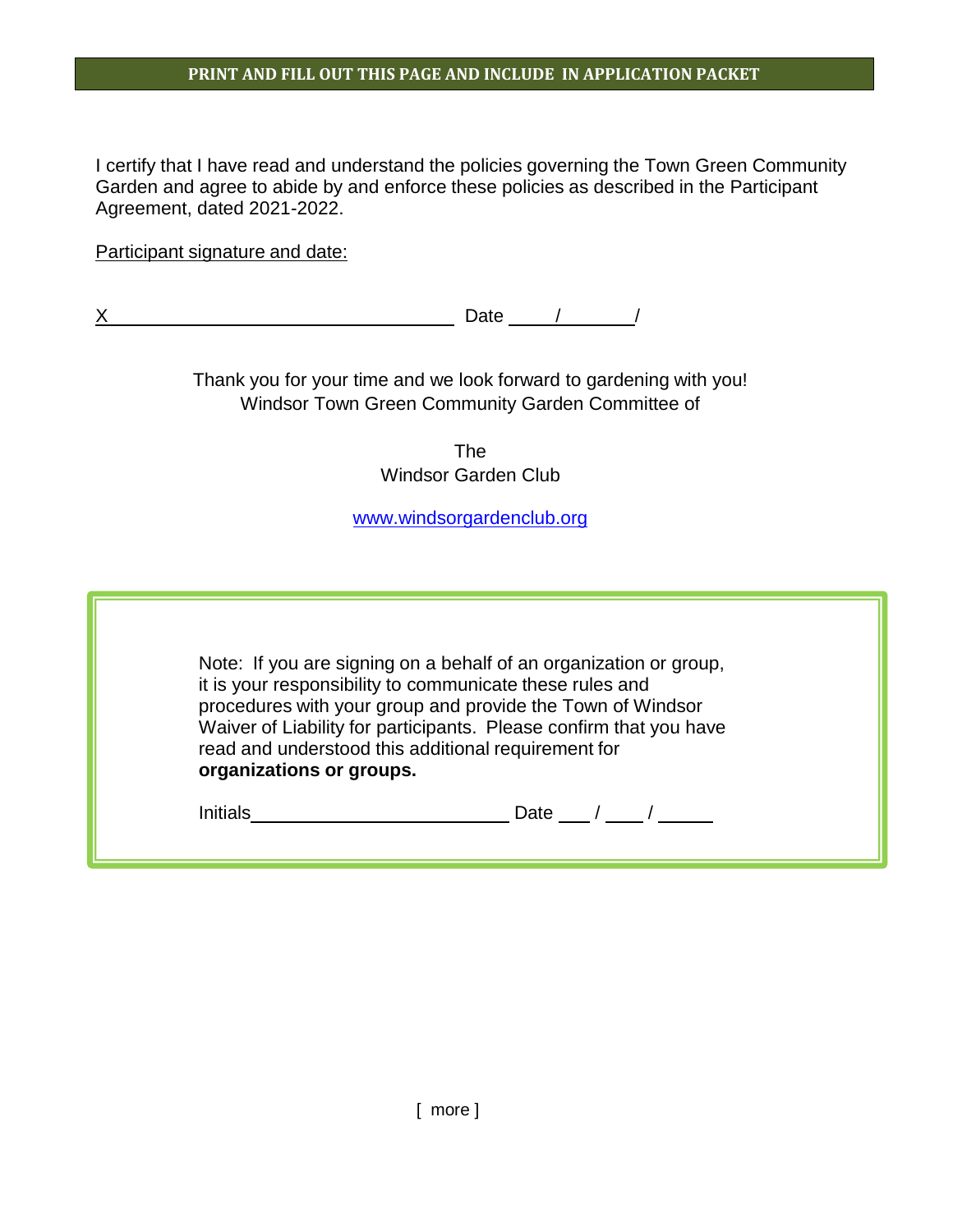#### **PRINT AND FILL OUT THIS PAGE AND INCLUDE IN APPLICATION PACKET**



#### **WAIVER OF LIABILITY, MEDICAL RELEASE AND INDEMNIFICATION AGREEMENT**

#### **ACTIVITY: Participation as an authorized Windsor Community Garden volunteer and/or gardener during the 2021 calendar year.**

In consideration for being permitted by the **Windsor Garden Club** to participate in the above activity, I hereby waive, release, and discharge any and all claims for damages for personal injury, death, or property damage which I may have or which may hereafter accrue as a result of my participation in said activity. This release is intended to discharge, in advance, the Town of Windsor (its officers, officials, employees, agents and volunteers) from and against any and all liability arising out of or connected in any way with my participation in said activity, even though that liability may arise out of negligence or carelessness on the part of the Town of Windsor (its officers, officials, employees, agents and volunteers).

I understand that the above activity may be of a hazardous nature and/or include physical and/or strenuous exercise or activity; that serious accidents occasionally occur during the above activity; and that participants in the above activity occasionally sustain mortal or personal injuries and/or property damages as a consequence thereof. Knowing the risks involved**,** nevertheless, I have voluntarily applied to participate in said activity, and I hereby agree to assume any and all risks of injury or death and to release and hold harmless the Town of Windsor (its officers, officials, employees, agents and volunteers) who through negligence, carelessness, or any other act or omission might otherwise be liable to me. I further understand and agree that this waiver, release, and assumption of risks are to be binding on my heirs and assigns.

I further agree to indemnify and to hold the Town of Windsor (its officers, officials, employees, agents and volunteers) free and harmless from any loss, liability, damage, cost, or expense which it may incur as a result of any injury and/or property damage that I may sustain while participating in said activity.

#### **I HAVE CAREFULLY READ THIS AGREEMENT, WAIVER, AND RELEASE AND FULLY UNDERSTAND ITS CONTENTS. I AM AWARE THAT THIS IS A RELEASE OF LIABILITY AND A CONTRACT BETWEEN THE TOWN OF WINDSOR AND ME, AND I SIGN IT OF MY OWN FREEWILL. (Each volunteer/participant must personally sign).**

| <b>Print Participant Name</b>                                           |           |
|-------------------------------------------------------------------------|-----------|
|                                                                         |           |
| <b>Signature of Participant</b>                                         |           |
|                                                                         |           |
| Signature of Minor (under 18 years) participant's Father/Legal Guardian |           |
| <b>Street Address (Number)</b>                                          | Telephone |
|                                                                         |           |
| City, State, Zip Code                                                   |           |

e-mail\_address\_\_\_\_\_\_\_\_\_\_\_\_\_\_\_\_\_\_\_\_\_\_\_\_\_\_\_\_\_\_\_\_\_\_\_\_